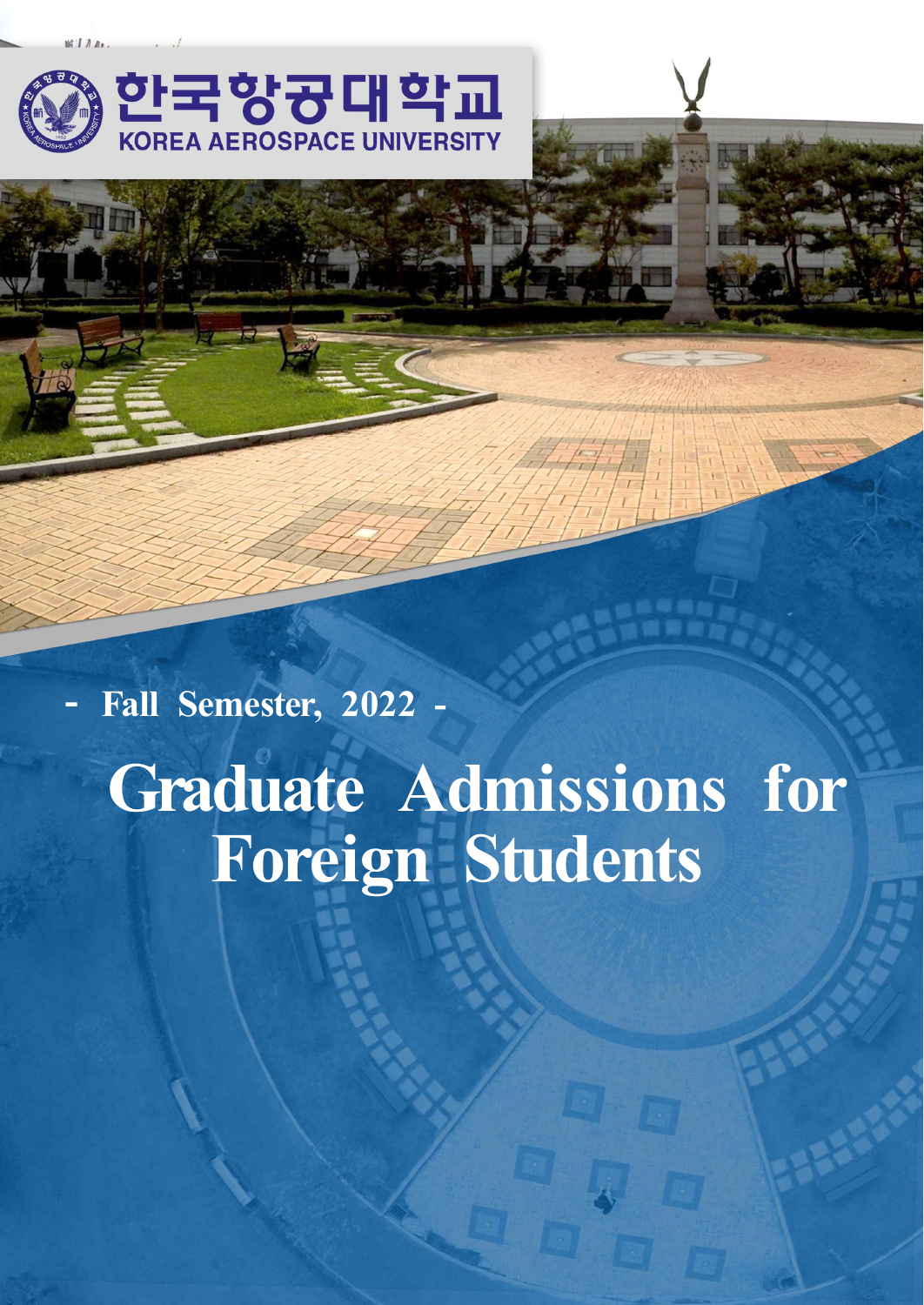# **CONTENTS**

| 1  | <b>Admission Schedule</b>                                |
|----|----------------------------------------------------------|
| 2  | <b>Admission Procedures</b>                              |
| 3  | <b>Application Eligibility &amp; Fields of Admission</b> |
| 4  | <b>Recruitment Quota</b>                                 |
| 5  | <b>Application Documents</b>                             |
| 6  | <b>Issuance of Admission Certificate</b>                 |
| 7  | <b>Other Notifications</b>                               |
| 8  | <b>Scholarships</b>                                      |
| 9  | <b>Tuition fees</b>                                      |
| 10 | Note & Campus Map                                        |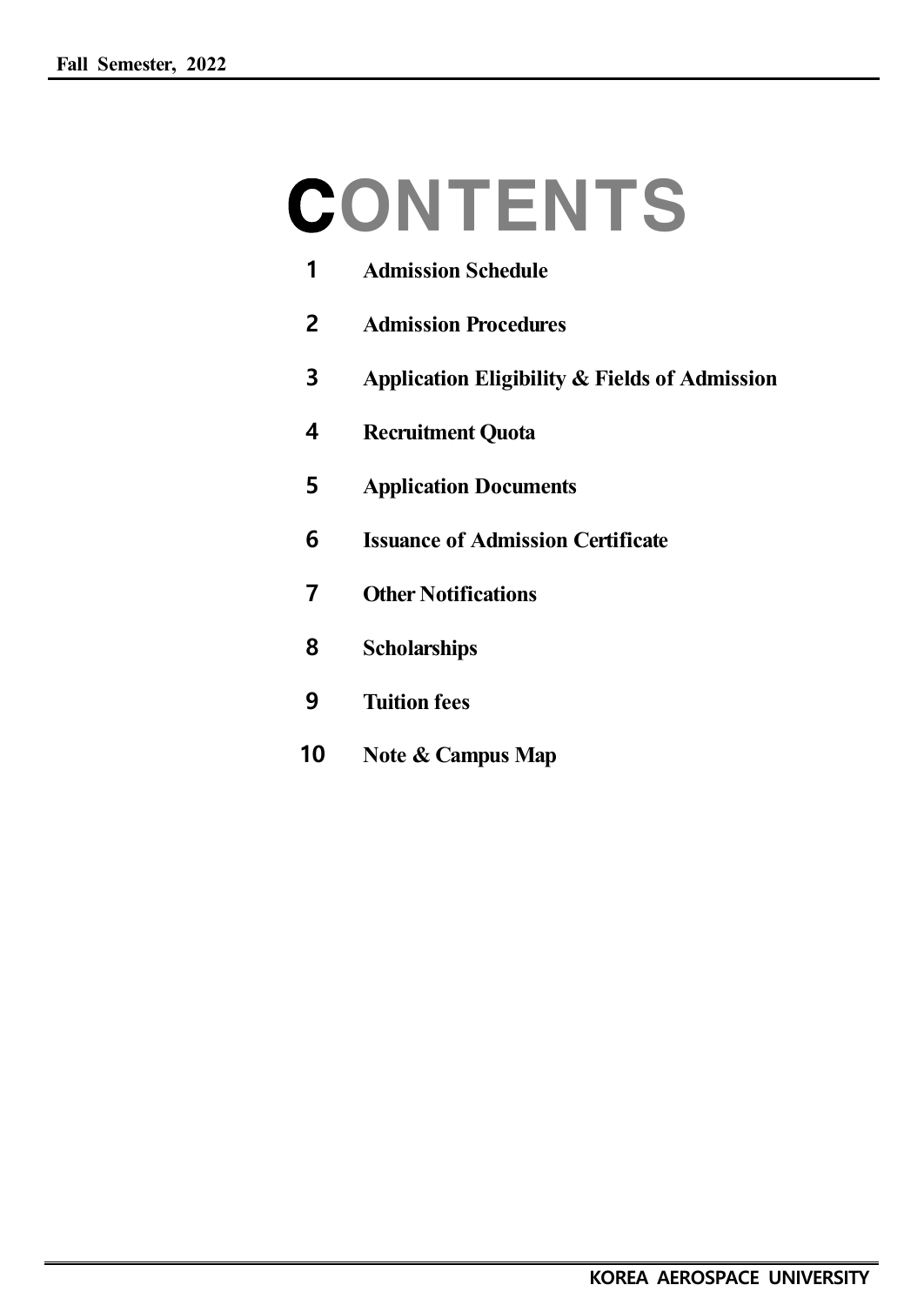# **1. Admission Schedule**

# **- The period for Application**

|                            | First recruitment                            | 2nd recruitment                      |  |
|----------------------------|----------------------------------------------|--------------------------------------|--|
| The period for Application | $1 \times 2022.4.4$ .(Mon) ~ 2022.4.14.(Thu) | $2022.5.16$ .(Mon) ~ 2022.5.24.(Tue) |  |

All Application Documents should be submitted during this period.

※ Foreigners have to submit application form by registered mail or visiting to Univ.

#### **- Admission Examination**

Admission Decision depends on documentation test score.

- a. Documentation test: Documentation test evaluates by reviewing the Application Form including the application documents and the letter of recommendation. The Office of Graduate School Academic Affairs may request additional materials to review, if necessary.
- **b. Interview if necessary.**(Interview : face to face, telephone(Video), etc.)

# **- Announcement of Admission Result**

|                         | First recruitment | 2nd recruitment |  |
|-------------------------|-------------------|-----------------|--|
| <b>Admission Resukt</b> | 2022.5.6. (Fri)   | 20226.7(Mon)    |  |

# **- Registration Period**

#### **a. 1nd ~ 2 nd From June 20(Mon) to July 1(Fri), 2022**

- **b**. Registration Method : Bank transfer
- c. Every candidate must observe the registration period in order not to be disqualified

# **- Fall Semester, 2022 begins : September 1(Tue), 2022**

# **2. Admission Procedures**

The entire admission process of Graduate School is as follows.

- a. Applicants submit a completed application packet.
- b. The Graduate School Committee makes a decision on success or failure.
- c. The Office of Graduate School Academic Affairs notifies successful candidates.
- d. Successful candidates register in the program of study.

# **3. Application Eligibility & Fields of Admission**

- ※ Please check the required official certificate of Language Proficiency for each department first before submitting applications.
- ※ From Spring 2016, submitting TOPIK(Test of Proficiency in Korean) is mandatory(level 3 or higher) for every international student. English Proficiency tests may be accepted for some departments.
	- Any application without level 3 or above of TOPIK will be rejected unless stated otherwise.
	- The minimum level of TOPIK is different for each department and major. Check it carefully.

 - Applicants those applying with English Proficiency tests must meet with one of the criteria below.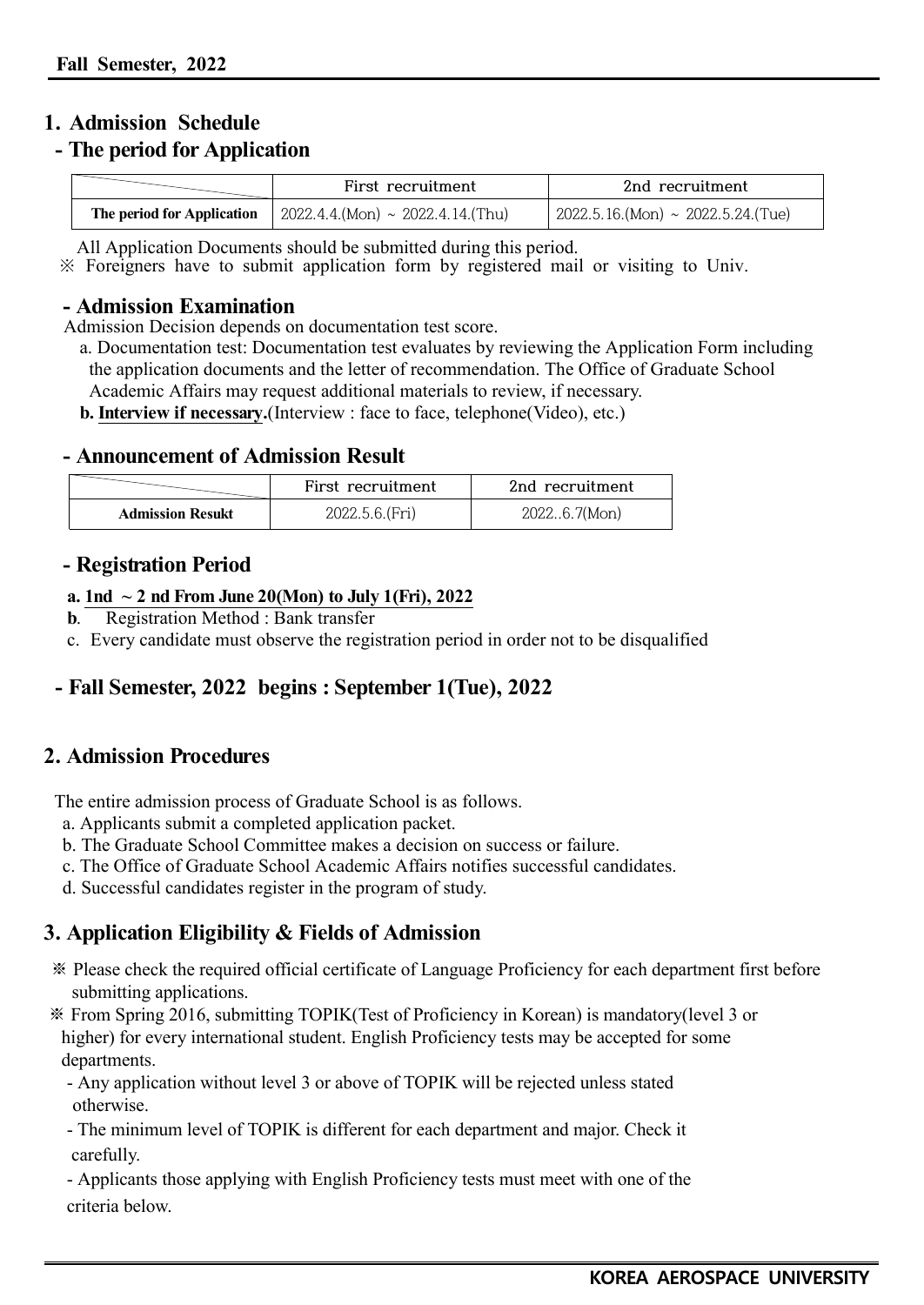- In case applicant's official language proficiency score does not meet the requirements, (applicable to all divisions): with Admission Recommendation by a KAU professor of the respective department, the applicant can be exempted from the language proficiency mentioned below requirement for a certain period at the entrance stage. (Admission Recommendation Form**(a fixed document)** should be filled out, signed by KAU Professor & Head Professor)
- \* Students admitted with admission recommendation need to supplement with TOPIK level 4 or higher or an acceptable English language proficiency test score mentioned below one semester before the start of the graduating (final) semester.

| Program                                                                  | Academic<br>Area                | Departments                                                        | Major                                                                                                                                                                                                                                                                                                                  | Language<br>telephone<br>Proficiency Criteria                                                                                                                                                                                                                                                                                                                                |                                      |
|--------------------------------------------------------------------------|---------------------------------|--------------------------------------------------------------------|------------------------------------------------------------------------------------------------------------------------------------------------------------------------------------------------------------------------------------------------------------------------------------------------------------------------|------------------------------------------------------------------------------------------------------------------------------------------------------------------------------------------------------------------------------------------------------------------------------------------------------------------------------------------------------------------------------|--------------------------------------|
|                                                                          |                                 | Department of<br>Aerospace &<br>Mechanical<br>Engineering          | Thermal and Fluids Engineering,<br>Structure and Materials Engineering,<br>Production and System Engineering,<br>Control and Dynamics                                                                                                                                                                                  |                                                                                                                                                                                                                                                                                                                                                                              | $+82-2-$<br>$300 - 0100$<br>300-0170 |
|                                                                          |                                 | Department of<br>Electronic and<br>Information<br>Engineering      | Avionics and Control Systems,<br>Communication Systems and<br>Multimedia<br>Microwave and Integrated Circuits<br>Computer Information Systems and<br>Network<br>Semiconductor and Display                                                                                                                              | TOPIK score<br>(3th grade or higher) or A certificate                                                                                                                                                                                                                                                                                                                        | 300-0120<br>300-0130                 |
|                                                                          | Engineering                     | Department of<br>Computer<br>Engineering                           | Computer Systems, System Software,<br>Application Software, Aerospace<br>Software                                                                                                                                                                                                                                      | of Korean language fluency at least<br>4rd grade issued at Korea Aerospace<br>University Institute of international<br>Culture and Education or                                                                                                                                                                                                                              | 300-0180                             |
|                                                                          |                                 | Department of<br>Materials Science<br>and Engineering              | Metallic Materials, Ceramic Materials,<br>Composite Materials, Electronic<br>Materials                                                                                                                                                                                                                                 | one of TOEFL<br>score(Internet-based)<br>of at least 83, IELTS score of at least                                                                                                                                                                                                                                                                                             | 300-0160                             |
|                                                                          |                                 | Department of<br>Smart Air Mobility                                | Drone Dynamics Control,<br>Drone Structural Design,<br>Drone Propulsion System.<br>Drone Operation Management,                                                                                                                                                                                                         | 5.5 or TEPS score of at least 579                                                                                                                                                                                                                                                                                                                                            | 300-0255                             |
|                                                                          |                                 | Department of<br>Artificial<br>Intelligence                        | AI modeling, AI system design, AI<br>application                                                                                                                                                                                                                                                                       |                                                                                                                                                                                                                                                                                                                                                                              | 300-0130                             |
| Master's<br>Degree<br>Program<br>Joint<br>Master &<br>Doctor's<br>Degree |                                 | Department of<br>Semiconductors                                    | Elements, processes, circuits,<br>materials.                                                                                                                                                                                                                                                                           |                                                                                                                                                                                                                                                                                                                                                                              | 300-0180                             |
|                                                                          |                                 | Department of<br>Aviation<br>Management                            | Aviation Management                                                                                                                                                                                                                                                                                                    | TOPIK score<br>(4th grade or higher) or TOPIK score<br>or A certificate of Korean language<br>fluency at least 5rd grade issued at<br>Korea Aerospace University Institute<br>of international Culture and<br>Education.                                                                                                                                                     | $300 - 0255$                         |
|                                                                          | Natural<br>Science              | Department of<br>Air Transport,<br>Transportation<br>and Logistics | Air Transport, Transportation,<br>Logistics                                                                                                                                                                                                                                                                            | TOPIK score<br>(3th grade or higher) or TOPIK score<br>or A certificate of Korean language<br>fluency at least 4rd grade issued at<br>Korea Aerospace University Institute<br>of international Culture and<br>Education or<br>Education or one of TOEFL score<br>(Internet-based) of at least 83, IELTS<br>score of at least 5.5, TEPS score of<br>at least 579(new TEPS 314 | 300-0340                             |
|                                                                          |                                 | Department of<br><b>Business</b><br>Administration                 | Marketing Management, Financial<br>Management, Accounting,<br>Operation Management, Accounting,<br>Operation Management, International<br>Dissiness, Strategies Management,<br>Management Science,<br>Aviation Business Administration,<br>International Management Cience,<br>Aviatio<br>Information Management (MIS) | TOPIK score<br>(3th grade or higher)or A certificate<br>of Korean language fluency at least<br>4rd grade issued at Korea Aerospace<br>University Institute of international<br>Culture and Education.                                                                                                                                                                        | 300-0350                             |
|                                                                          | Humanities<br>Social<br>Science | Department of<br>Air and Space<br>Law                              | Air and Space Law, Airspace Policy<br>Private Law. Public Law                                                                                                                                                                                                                                                          | TOPIK score<br>(3th grade or higher) or A certificate<br>of Korean language fluency at least<br>4rd grade issued at Korea Aerospace<br>University Institute of international<br>Culture and Education.                                                                                                                                                                       | 300-0315                             |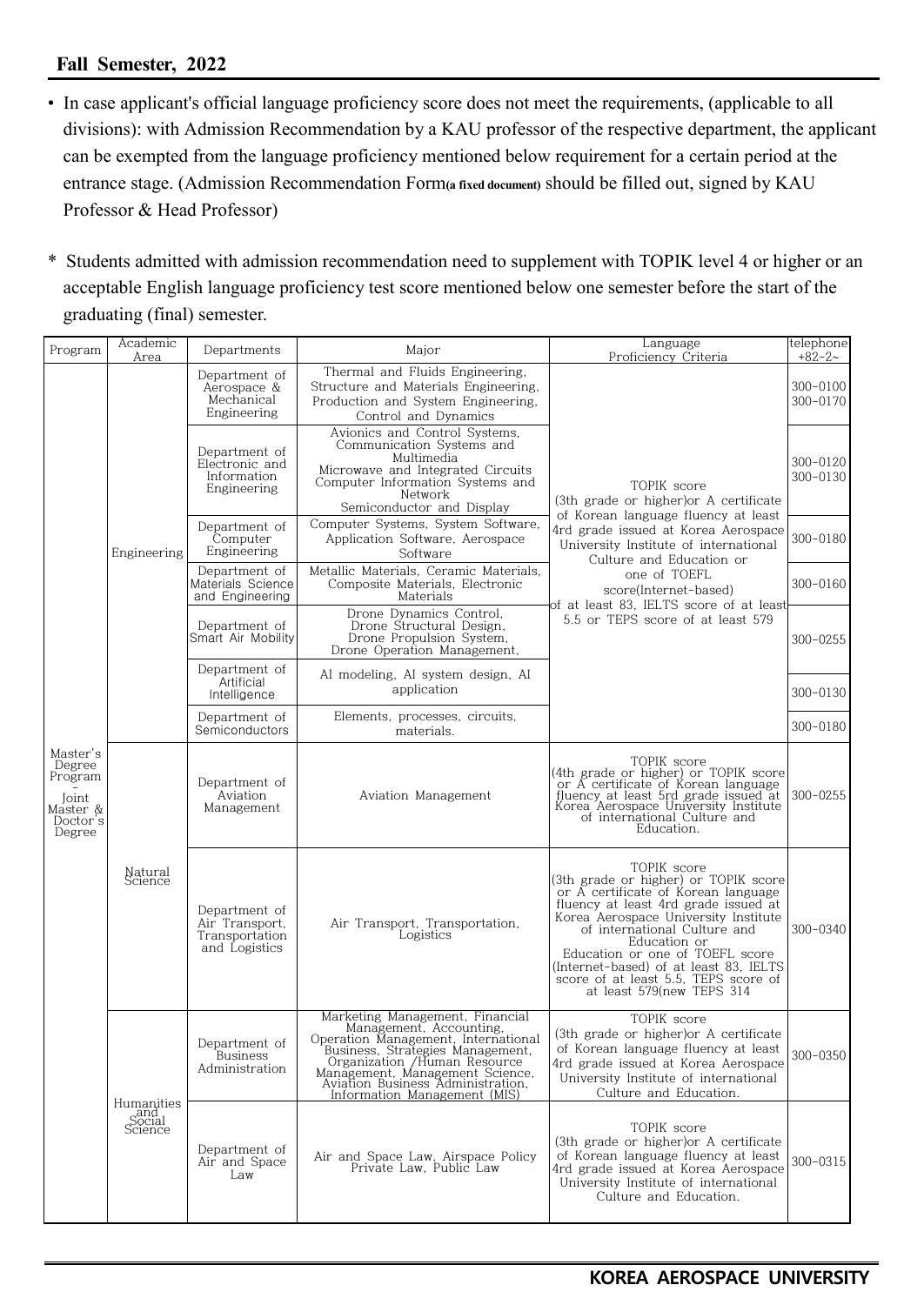| Program                       | Academic<br>Area                       | Departments                                                        | Maior                                                                                                                                                                                                                                                                         | Language<br>Proficiency Criteria                                                                                                                                                                                                                                                                                                                                             | $t^{el}$ elephone        |
|-------------------------------|----------------------------------------|--------------------------------------------------------------------|-------------------------------------------------------------------------------------------------------------------------------------------------------------------------------------------------------------------------------------------------------------------------------|------------------------------------------------------------------------------------------------------------------------------------------------------------------------------------------------------------------------------------------------------------------------------------------------------------------------------------------------------------------------------|--------------------------|
|                               |                                        | Department of<br>Aerospace &<br>Mechanical<br>Engineering          | Thermal and Fluids Engineering,<br>Structure and Materials Engineering,<br>Production and System Engineering,<br>Control and Dynamics                                                                                                                                         |                                                                                                                                                                                                                                                                                                                                                                              | $300 - 0100$<br>300-0170 |
|                               | Engineering                            | Department of<br>Electronic and<br>Information<br>Engineering      | Avionics and Control Systems,<br>Communication Systems and Multimedia<br>Microwave and Integrated Circuits<br>Computer Information Systems and<br>Network<br>Semiconductor and Display                                                                                        | TOPIK score<br>(3th grade or higher) or A certificate<br>of Korean language fluency at least                                                                                                                                                                                                                                                                                 | 300-0120<br>$300 - 0130$ |
|                               |                                        | Department of<br>Computer<br>Engineering                           | Computer Systems, System Software,<br>Application Software, Aerospace<br>Software                                                                                                                                                                                             | 4rd grade issued at Korea Aerospace<br>University Institute of international<br>Culture and Education or<br>one of TOEFL<br>score(Internet-based)                                                                                                                                                                                                                            | 300-0180                 |
|                               |                                        | Department of<br>Materials Science<br>and Engineering              | Metallic Materials, Ceramic Materials,<br>Composite Materials, Electronic<br>Materials                                                                                                                                                                                        | of at least 83, IELTS score of at least<br>5.5 or TEPS score of at least 579                                                                                                                                                                                                                                                                                                 | 300-0160                 |
| Doctor's<br>Degree<br>Program |                                        | Department of<br>Smart Air<br>Mobility                             | Drone Dynamics Control,<br>Drone Structural Design,<br>Drone Propulsion System,<br>Drone Operation Management,                                                                                                                                                                |                                                                                                                                                                                                                                                                                                                                                                              | 300-0255                 |
|                               |                                        | Department of<br>Semiconductors                                    | Elements, processes, circuits, materials.                                                                                                                                                                                                                                     |                                                                                                                                                                                                                                                                                                                                                                              | 300-0130                 |
|                               |                                        | Department of<br>Aviation<br>Management                            | Aviation Management                                                                                                                                                                                                                                                           | TOPIK score<br>(4th grade or higher) or TOPIK score<br>or A certificate of Korean language<br>fluency at least 5rd grade issued at<br>Korea Aerospace University Institute<br>of international Culture and<br>Education.                                                                                                                                                     | 300-0080                 |
|                               | Natural<br>Science                     | Department of<br>Air Transport,<br>Transportation<br>and Logistics | Air Transport. Transportation. Logistics                                                                                                                                                                                                                                      | TOPIK score<br>(3th grade or higher) or TOPIK score<br>or A certificate of Korean language<br>fluency at least 4rd grade issued at<br>Korea Aerospace University Institute<br>of international Culture and<br>Education or<br>Education or one of TOEFL score<br>(Internet-based) of at least 83, IELTS<br>score of at least 5.5, TEPS score of<br>at least 579(new TEPS 314 | 300-0340                 |
|                               | Humanities<br>and<br>Social<br>Science | Department of<br>Business<br>Administration                        | Marketing Management, Financial<br>Management, Accounting,<br>Operation Management, International<br>Business, Strategies Management,<br>Organization /Human Resource<br>Management, Management Science,<br>Aviation Business Administration,<br>Information Management (MIS) | TOPIK score<br>(3th grade or higher) or A certificate<br>of Korean language fluency at least<br>4rd grade issued at Korea Aerospace<br>University Institute of international<br>Culture and Education.                                                                                                                                                                       | $300 - 0350$             |

※ Applicants should be in good health, both mentally and physically, to stay in Korea for graduate

studies. (It is mandatory to submit the result of the medical examination after getting admission.)

※ Nationality

An applicant holding foreign citizenship and both parents are also foreign citizen (must not Korean citizens)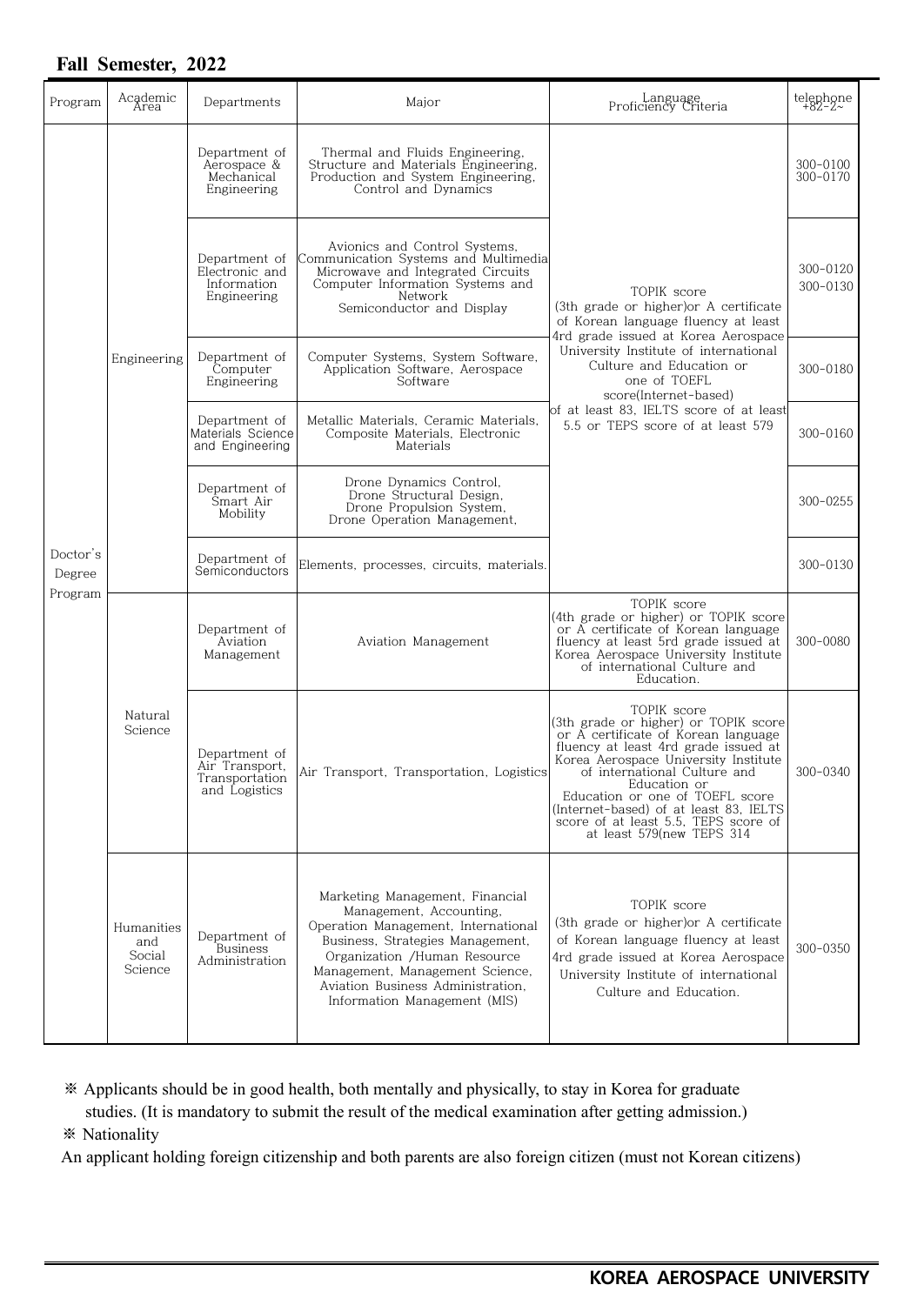# **B. Degree**

(1) Master's / Integrated Master's & Doctoral program applicant

- ① One who holds a Bachelor's degree
- ② One who is supposed to get Bachelor's degree until the end of February, 2022.

(2) Doctoral course applicant

- ① One who holds a Master's degree
- ② One who is supposed to get Master's degree until the end of February, 2022

# **4. Recruitment Quota**

Classified by degree program, each department(major) accepts a number of applicants(Supernumerary)

# **5.Application Documents**

|                                                                                                                                                                                                      |                                                                                                         |                                         | Program            |   |
|------------------------------------------------------------------------------------------------------------------------------------------------------------------------------------------------------|---------------------------------------------------------------------------------------------------------|-----------------------------------------|--------------------|---|
| <b>Required Documents</b>                                                                                                                                                                            | Master's Degree                                                                                         | Joint<br>Master &<br>Doctor's<br>Degree | Doctor's<br>Degree |   |
| A Certificate of Bachelor's degree (or                                                                                                                                                               | certificate of degree with apostille or one<br>with confirmation by the Korean Consul in<br>the country | ✓                                       | ✓                  |   |
| certification of expected graduation)                                                                                                                                                                | <b>Orignal Copy</b><br>*Issued by your alma mater (Returnable)                                          |                                         |                    |   |
| A Certificate of master's degree (or<br>certification of expected graduation for                                                                                                                     | certificate of degree with apostille or one<br>with confirmation by the Korean Consul in<br>the country |                                         |                    |   |
| Doctoral Degree)                                                                                                                                                                                     | <b>Orignal Copy</b><br>*Issued by your alma mater (Returnable)                                          |                                         |                    |   |
| An Official Transcript from<br>Undergraduate School<br>*In cases where no total average GPA<br>of the applicant and maximum score of                                                                 | certificate of degree with apostille or one<br>with confirmation by the Korean Consul in<br>the country | ✓                                       | ✔                  |   |
| grading system is listed on the<br>transcript, please submit proof about<br>these factors from the University where<br>vou graduated                                                                 | <b>Orignal Copy</b><br>*Issued by your alma mater (Returnable)                                          |                                         |                    |   |
| An Official Transcript from graduate<br><b>School(for Doctoral Degree)</b><br>*In cases where no total average GPA<br>of the applicant and maximum score of                                          | certificate of degree with apostille or one<br>with confirmation by the Korean Consul in<br>the country |                                         |                    | ✓ |
| grading system is listed on the<br>transcript, please submit proof about<br>these factors from the University where<br>you graduated                                                                 | <b>Orignal Copy</b><br>*Issued by your alma mater (Returnable)                                          |                                         |                    |   |
| Verification of Academic Record with seal or stamp from the previous institution<br>where you graduated(a fixed document)                                                                            | ✓                                                                                                       | ✓                                       | ✔                  |   |
| Release of Information Form(a fixed document)                                                                                                                                                        |                                                                                                         | ✔                                       | ✓                  | ✔ |
| A completed Application form(a fixed document) with 1photo                                                                                                                                           | ✔                                                                                                       | ✔                                       | ✔                  |   |
| A recommendation Letter from the academic adviser or the department Chair at the<br>latest institution Or, A recommendation Letter from the academic adviser at Korea<br><b>Aerospace University</b> |                                                                                                         | ✔                                       | ✓                  | ✔ |
| 1. A Copy of the applicant's passports<br>2. Copies of each parent's passports                                                                                                                       |                                                                                                         |                                         |                    |   |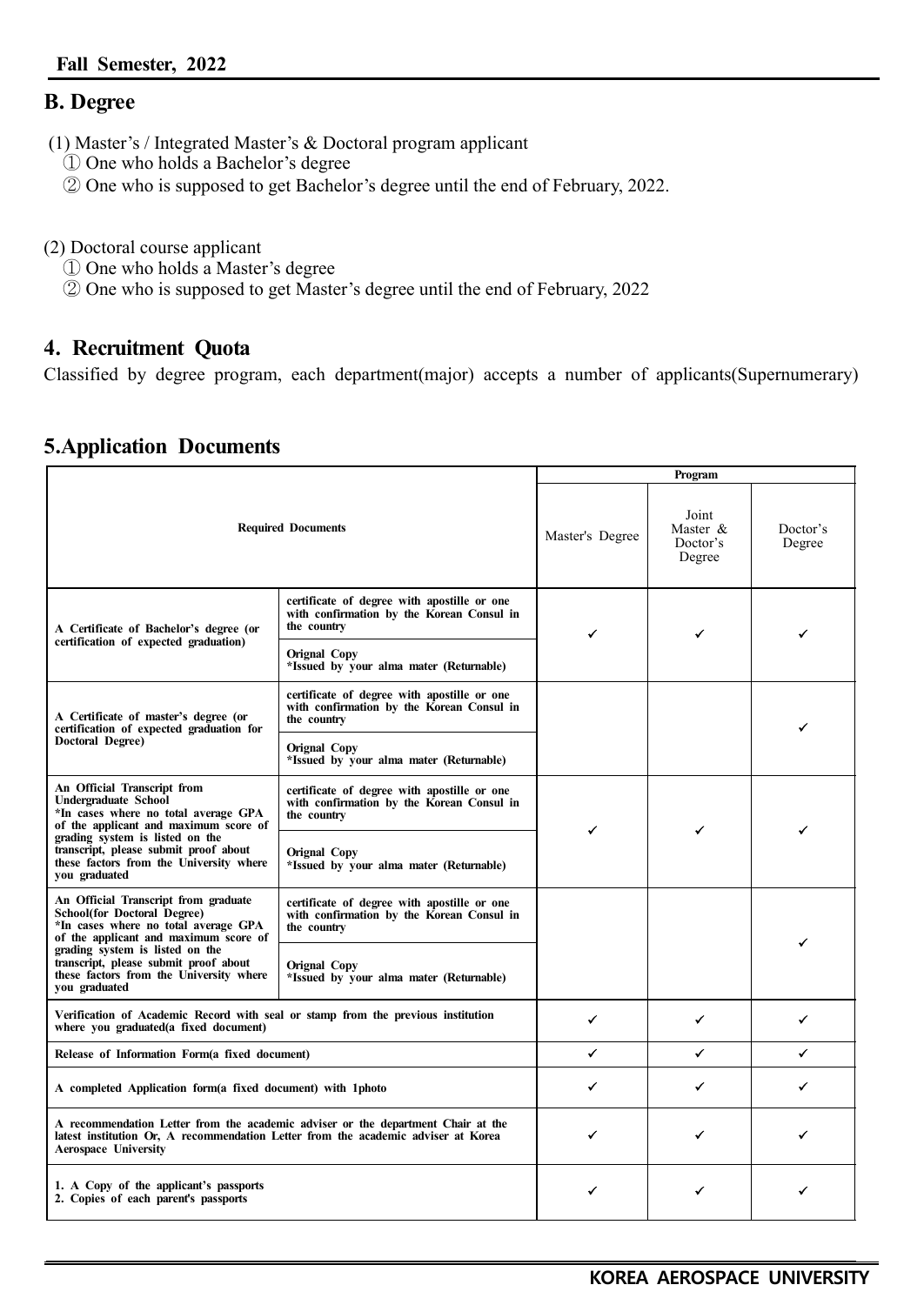| A Health & Medical Clearance Form(a fixed document)                                                                                                                                                                                                                                                                                                                                                                              |                                                          |  |
|----------------------------------------------------------------------------------------------------------------------------------------------------------------------------------------------------------------------------------------------------------------------------------------------------------------------------------------------------------------------------------------------------------------------------------|----------------------------------------------------------|--|
| TOPIK grade of at least 3rd grade issued at NIIED(National Institute for International<br>Education) or A certification of Korean language fluency at least 4rd grade issued at<br>Korea Aerospace University Institute of international Culture and Education<br>Alternatively, the applicant can opt to submit one of TOEFL score(Internet-based) of at<br>least 83. IELTS score of at least 5.5 or TEPS score of at least 579 |                                                          |  |
| Certificate of applicant's or applicant's parents's bank balance with at least USD 20,000<br>or RMB 130,000 or 23,000,000 KRW (account: money must remain the same in account<br>until enrollment)                                                                                                                                                                                                                               |                                                          |  |
| Admission Recommendation Form(a fixed document)<br>In case applicant's official language proficiency test does not meet the requirements, it<br>is possible to substitute with Admission Recommendation by the prospective academic<br>adviser of applicant's degree program at KAU                                                                                                                                              | Only for those admitted by KAU faculty<br>recommendation |  |
| * Note: Fulfillment of language test score is required for graduation                                                                                                                                                                                                                                                                                                                                                            |                                                          |  |

※ **Those who graduated from overseas universities or graduate schools (except for Chinese applicants) should submit their certificate of graduation with an Apostille or an official endorsement from the Korean consulate (or embassy) in the applicant's home country.**

 **The transcript must be notarized in Korean or English.**

|                                                                   | Course                                                                   |   |              |                                                                                                                                                                                                                                                                                                                  |  |
|-------------------------------------------------------------------|--------------------------------------------------------------------------|---|--------------|------------------------------------------------------------------------------------------------------------------------------------------------------------------------------------------------------------------------------------------------------------------------------------------------------------------|--|
| <b>Documents</b>                                                  | Integrated<br><b>Doctoral</b><br><b>Master's</b><br>Master's<br>& Doctor |   |              | <b>Remark</b>                                                                                                                                                                                                                                                                                                    |  |
| 1. A copy of the applicant's and<br>both parent's Chinese ID Card | ✓                                                                        | ✓ | $\checkmark$ | English notarized                                                                                                                                                                                                                                                                                                |  |
| 2. Family relations certificate                                   | ✓                                                                        | ✓ | $\checkmark$ | English notarized Hokoubu(公证处)                                                                                                                                                                                                                                                                                   |  |
| 3. Education certificate                                          | ✓                                                                        | ✓ | $\checkmark$ | Original copy from China Academic Degrees &<br>Graduate Education Development Center<br>(http://www.cdgdc.edu.cn/) or<br>CHSI(http://www.chsi.com.cn). Please make it<br>notarized and translated into English if English<br>version is not available.<br>Issuance of the certificate will take at least a month |  |

**※ Every chinese applicant should submit.**

# **6. Issuance of Admission Certificate**

#### **(to be submitted to the Immigration Office)**

Students must submit the below documents additionally to the Immigration office after notice of admission. Students should prepare the documents in advance.

- $\checkmark$  Passport and alien registration card
- $\checkmark$  Certificate of applicant's or applicant's parents' bank balance with at least 23,000,000KRW in a Korean bank account
- $\checkmark$  Original Certificate of graduation and transcript issued by the most recent school attended, Certificate of final academic background and original copy of official transcript
- ü (Original Academic Record Verification for Chinese School graduates)
- $\checkmark$  English notarized 'Hokoubu' with all family members listed or notarized family relations certificate
- $\checkmark$  Certificate of Korean language course Enrollment including attendance rate (for D-4 visa holders)
- Certificate of tuition fee payment
- $\checkmark$  Proof of current residence (contract or certificate of dormitory residence, etc.)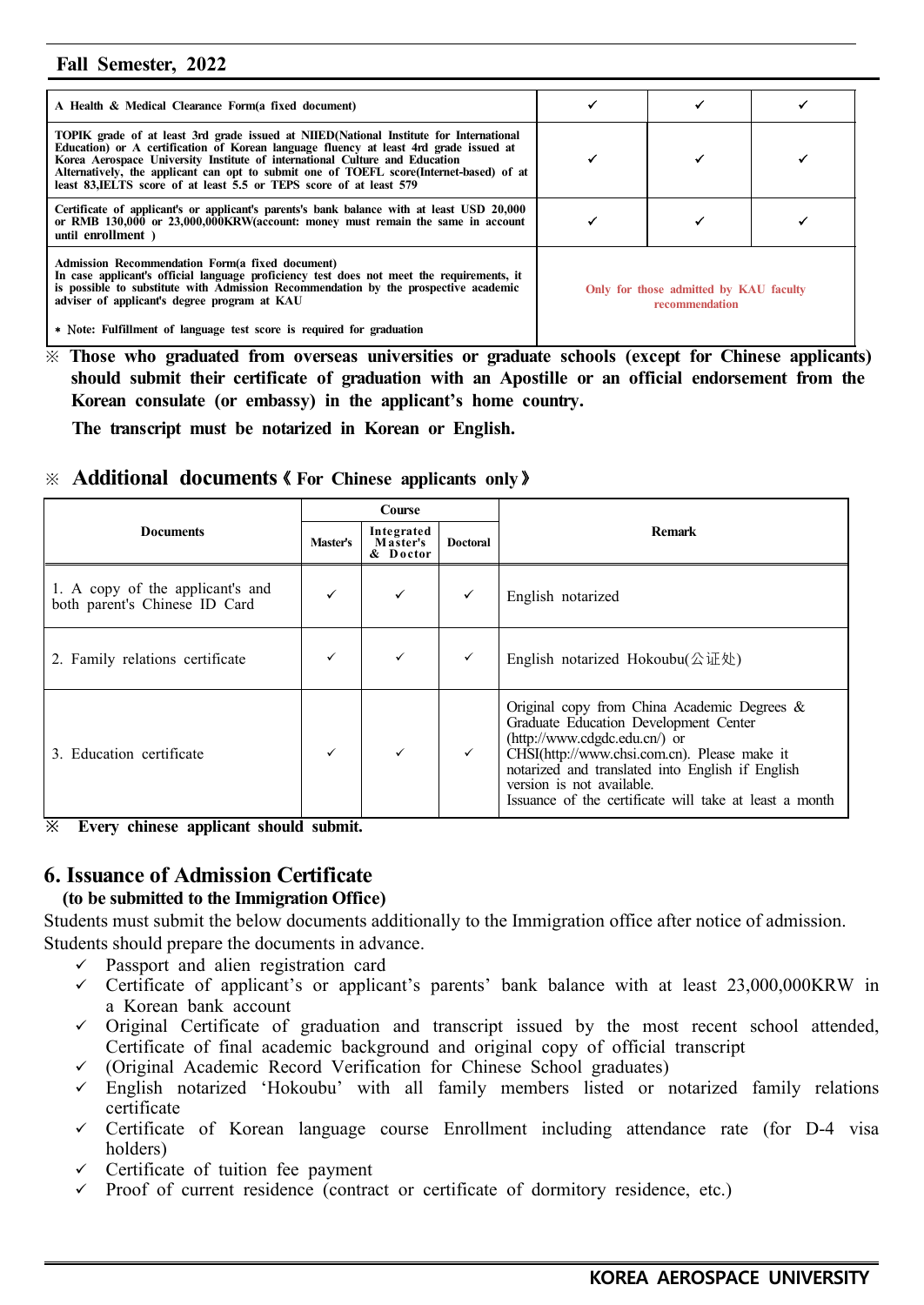# 7. **Other Notifications**

- To help students pursue and achieve their academic and professional aspirations, all applicants must consult with the head of department on assignment of an academic advisor before application.
- b. All necessary documents for application should be original and written in Korean or English except a copy of passport and alien registration card.
- **c.** The documents written in foreign languages except Korean or English must be submitted along with the public notary copies translated in Korean.
- d. The admission permit will be revoked if candidate's documents are found to be false or counterfeit, and revealed to be admitted improperly.
- e. A foreigner who wants to stay in Korea longer than 90 days with a student visa must register at a district or branch immigration office in Korea which has jurisdiction over his/her place of sojourn within 90 days (Foreign Residents Card).
- f. After admission, all students are subject to the Graduate School Laws and Regulations.
- g. Admission results will be notified individually.
- h. The Original graduation certificate and transcript can be copied and returned after checking with the person in charge

#### **i. Academic Information**

- 1. Academic Calendar
- 1) Class weeks per Semester: 15 weeks
- 2) Summer Vacation: Mid June  $\sim$  End of August
- 3) Winter Vacation: Mid December End of February(Next Year)
- **2. Insurance(Mandatory)**
	- 1) Health insurance is obligatory for all international students who are accepted into Korea Aerospace University
	- 2) Telephone: International Office (02-300-0357)

# 8. **Scholarships**

The university operates a scholarship system to offer financial aid to students. In order to receive these scholarships, students must get a superior academic record. The university's scholarship system abides by all university regulations and relevant law.

| Sort of Scholarship                  | Amount of Scholarship                  | Method of Selection           |  |
|--------------------------------------|----------------------------------------|-------------------------------|--|
| Special Scholarship<br>for foreigner | 50% of Tuition Fee<br>foreign students |                               |  |
| Teaching Assistant Scholarship       | 20% of Tuition Fee                     | Assigned by department office |  |
| Researching Assistant Scholarship    | 40% of Tuition Fee                     |                               |  |
| Labor Assistant Scholarship          | Certain Amount                         | Assigned by department office |  |

※ The following scholarships are available to eligible students: